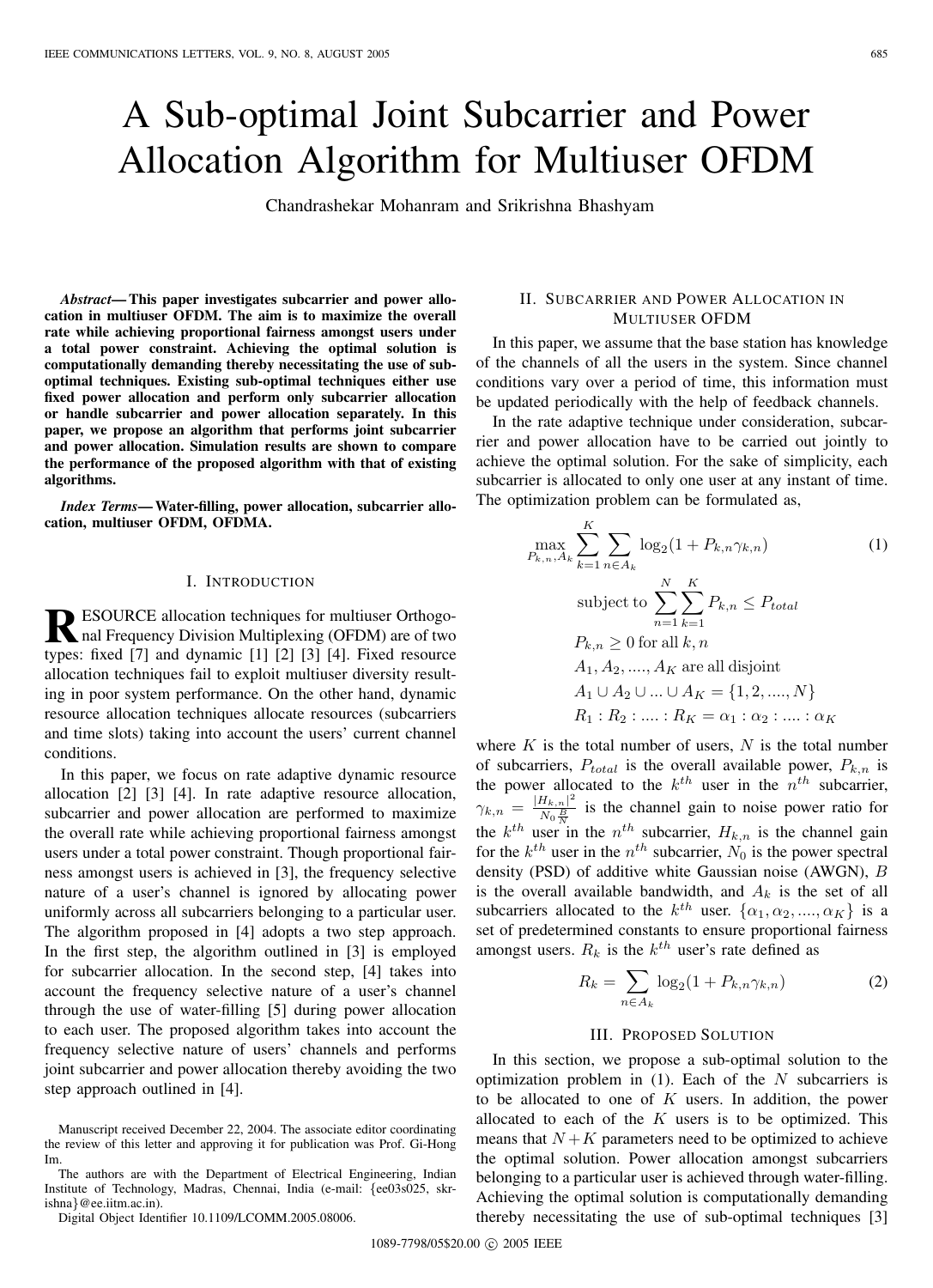[4]. The algorithm proposed in [3] simplifies the optimization problem in  $(1)$  into one that has N optimization parameters by assuming equal power allocation to all subcarriers, i.e,

$$
P_{k,n} = \begin{cases} \frac{P_{total}}{N} & \text{for } n \in A_k \\ 0 & \text{otherwise} \end{cases}
$$
 (3)

for all  $n = 1, 2, \cdots, N$  and  $k = 1, 2, \cdots, K$ . Since the power allocated to each subcarrier is fixed, optimization now involves assigning the  $N$  subcarriers to  $K$  users. The algorithm proposed in [4] uses a two step approach to optimize  $N + K$ parameters. In the first step, the strategy outlined in [3] is used to assign subcarriers to users. In the next step, the power allocated to the  $K$  users is determined by solving a non-linear equation. Power allocation amongst subcarriers belonging to a particular user is achieved through water-filling.

In the proposed solution, optimization of the  $N + K$ parameters is carried out by alternating between subcarrier and power allocation. As in [4], water-filling is used for each user. However, unlike [4], water-filling for each user plays a crucial role in deciding the subcarrier allocation. When a subcarrier is allocated to a user, the power allocated to the user is incremented by  $\frac{P_{total}}{N}$ , i.e., the power allocated to each user is proportional to the number of subcarriers currently allocated to the user. The user's rate is also updated assuming that waterfilling is used. This updated rate information is used in the allocation of the remaining subcarriers. Thus, the gain from water-filling is seen in the subcarrier allocation stage by all the users resulting in higher user rates. It is interesting to note that, unlike [4], the proposed algorithm can easily incorporate practical power allocation algorithms such as [6] instead of water-filling.

The joint subcarrier and power allocation strategy is as follows.

1. Initialize  $A = \{1, 2, 3, \dots N\}$ 2.  $\forall k = 1$  to K,  $A_k = \phi$ ,  $P_k = 0$ 3.  $\forall k = 1$  to K, (a)  $\gamma_k = \max_n \gamma_{k,n}$  for  $n \in A$ (b)  $A_k = A_k \cup \{n\}, P_k = P_k + \frac{P_{total}}{N}$ <br>(c)  $B_k = \log (1 + P_k \gamma_k)$ (c)  $R_k = \log_2 (1 + P_k \gamma_k)$ (d)  $A = A - \{n\}$ 4. While  $A \neq \phi$ , (a) find *i* such that  $\frac{R_i}{\alpha_i} \leq \frac{R_k}{\alpha_k} \forall k, i = 1$  to K (b) for the above *i*, find *n* such that  $\gamma_{i,n} \geq \gamma_{i,m} \forall n,m \in A$ (c)  $A_i = A_i \cup \{n\}, P_i = P_i + \frac{P_{total}}{N}$ <br>
(d)  $A = A - In$ (d)  $A = A - \{n\}$ <br>(e)  $B = \sum$ (e)  $R_i = \sum_{n \in A_i} log_2(1 + P_{i,n} \gamma_{i,n})$  where  $P_{i,n} = \left(\gamma - \frac{1}{\gamma_{i,n}}\right)^+$  and  $\sum_{n \in A_i} P_{i,n} = P_i$ The  $f(x)=(x)^+$  operator indicates that  $f(x)=0$  when  $x < 0$  and  $f(x) = x$  when  $x \ge 0$ .

The subcarrier and power allocation strategy described above follows the strategy used in [3] except for the rate update equation 4(e). While [3] uses uniform power allocation across all subcarriers belonging to a user, our algorithm uses water-filling for each user. The rate update equation used is [3]

$$
R_i = \sum_{n \in A_i} \log_2 \left( 1 + \frac{P_{total}}{N} \gamma_{i,n} \right). \tag{4}
$$



Fig. 1. Gain over the RC algorithm vs. Number of users

The proposed algorithm requires water-filling to be performed  $N - K$  times in addition to the computation required for the algorithm in [3]. The algorithm in [4] requires (a) the computation required for the algorithm in [3], (b) setting up and solving the non-linear equations for  $K$  variables, and  $(c)$ water-filling to be performed  $K$  times.

Throughout the simulations, we have used water-filling in step 4(e) after a subcarrier is allocated to a user. This is for the purpose of evaluating the performance of the proposed algorithm against existing algorithms [3] [4]. However, in practice, power allocation algorithms such as [6] can be used during step 4(e) of the proposed algorithm.

## IV. SIMULATION RESULTS

Simulation results are shown for an  $N = 256$  subcarrier multiuser OFDM system with bandwidth 1 MHz. Each user is assumed to have a 6-tap sample-spaced multipath channel with each tap experiencing independent Rayleigh fading. The tap energies are assumed to decay exponentially as in [4], i.e.,

$$
E[|h_{l,k}|^2] = g_k e^{-(l-1)} \text{ for } l = 1, 2, ..., 6, k = 1, 2, ..., K.
$$
 (5)

where  $h_{l,k}$  is the  $l^{th}$  time domain tap for the  $k^{th}$  user and  $g_k$  is the tap energy of the first tap for the  $k^{th}$  user. The total power available at the transmitter  $P_{total} = 1$  Watt. Let  $\alpha_1 : \alpha_2 : \alpha_3 : \ldots : \alpha_K = 1 : 1 : 1 : \ldots : 1$  so that the overall rate is maximized while trying to achieve equal rate for all users.

The spectral efficiency that can be achieved by the proposed algorithm for a given proportional fairness constraint is compared with that of the algorithms in [3] (referred to as the RC algorithm) and [4] (referred to as the OPA algorithm). We define spectral efficiency as follows,

$$
\text{Spectral efficiency} = \left(\min_k R_k\right) * \left(S\right) * \left(\frac{K}{B}\right)
$$

where S is the OFDM symbol rate in symbols per second. Comparison is also made with the spectral efficiency achieved when power allocation is performed with the OPA algorithm after all subcarriers have been allocated with the proposed